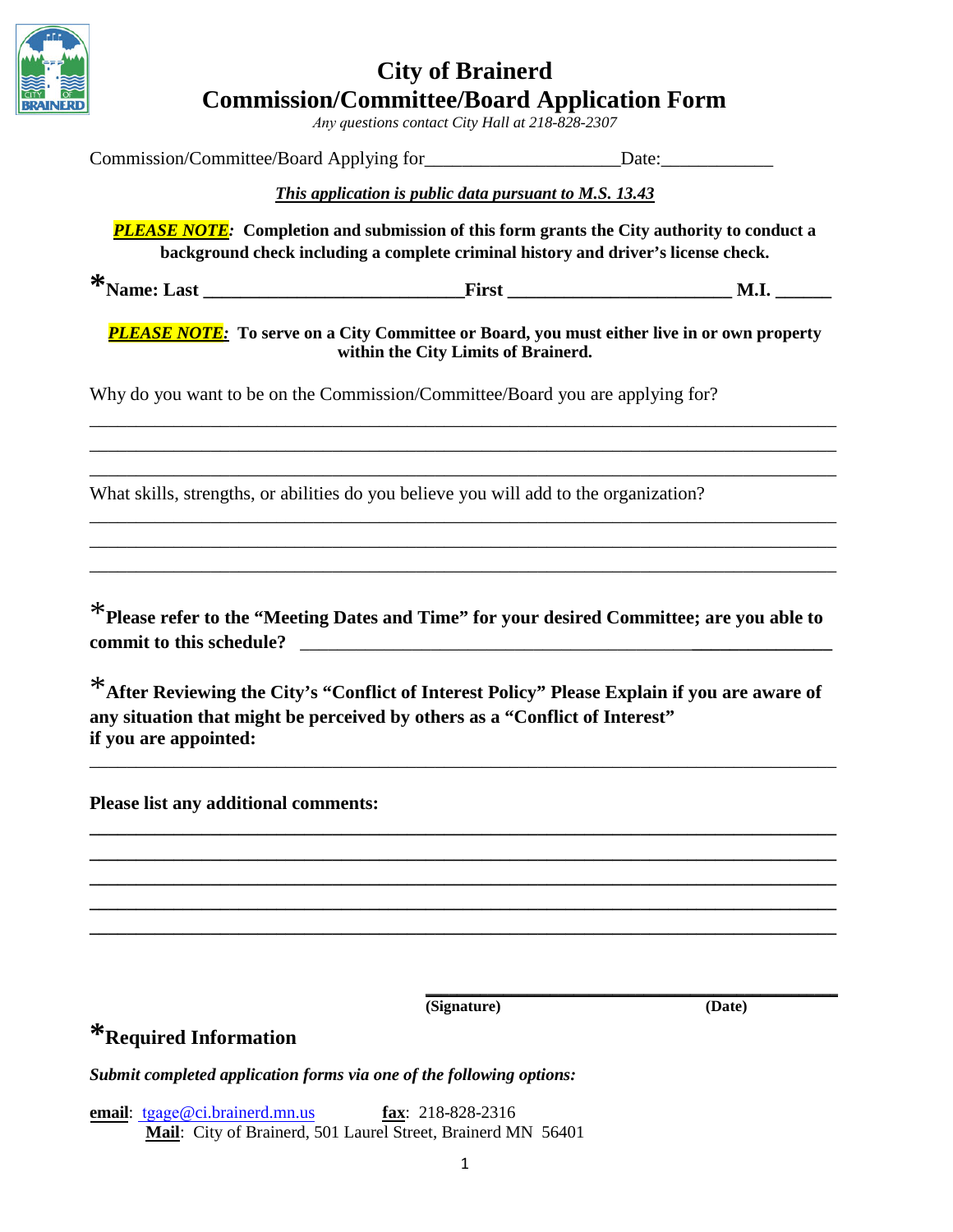

## **City of Brainerd Commission/Committee/Board Application Form**

Any q*uestions contact City Hall at 218-828-2307*

| -20<br>$\sim$ $\sim$<br><b>Address:</b> | City, State, Zip: |
|-----------------------------------------|-------------------|
|-----------------------------------------|-------------------|

**\*If you do not live but do own property within the City Limits please list the address of that property for verification: \_\_\_\_\_\_\_\_\_\_\_\_\_\_\_\_\_\_\_\_\_\_\_\_\_\_\_\_\_\_\_\_\_\_\_\_\_\_\_\_\_\_\_\_\_\_\_\_\_\_\_\_\_\_\_\_\_\_**

| * Phone Number(s) Home: | Work:                  |  |  |
|-------------------------|------------------------|--|--|
| Cell:                   | -74<br>*Email Address: |  |  |

**\*Required Information**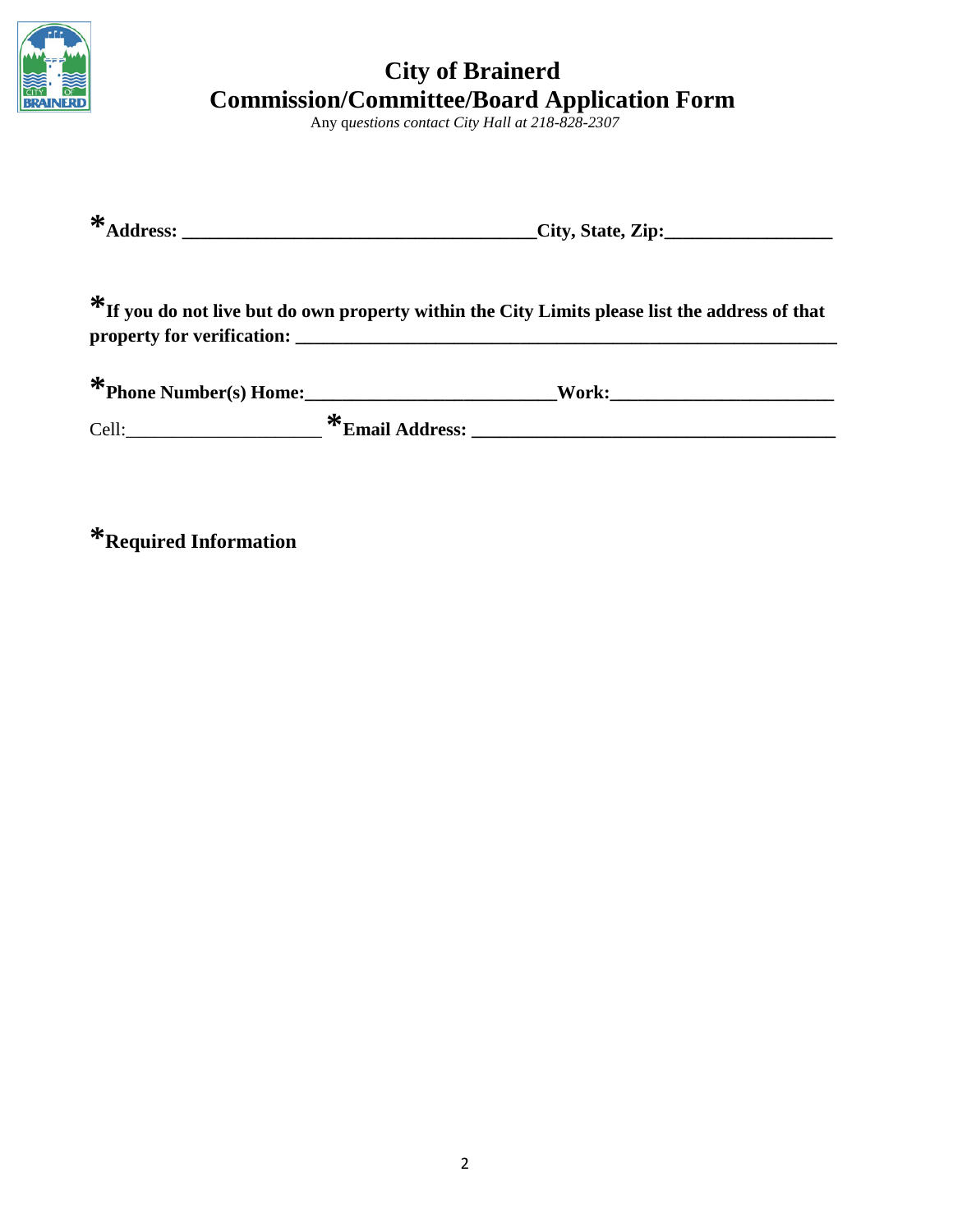

### **CITY OF BRAINERD Background Check Data Practices Advisory**

#### *Read this Advisory before completing the 'Consent for the Release of Information" and providing protected information on the next page***.**

As an applicant for a volunteer opportunity or as a current volunteer with the City of Brainerd, you are being asked to provide information about yourself that will be used to evaluate your suitability for the volunteer opportunity you are seeking or the volunteer position you hold with the city.

The purpose and intended use of the data required on the reverse side is to conduct the background inquiries which this City uses to establish your suitability for a volunteer opportunity or a continued volunteer position with the City of Brainerd. A complete criminal history and driver's license check are conducted to determine whether there are any job-related factors that affect your suitability for the volunteer opportunity.

| Data We May Request                                                                                                                 | <b>Intended Use</b>                                       |
|-------------------------------------------------------------------------------------------------------------------------------------|-----------------------------------------------------------|
| All names you are known by or have been known by<br>(to include maiden name, previous married names, alias<br>names, and nicknames) | To conduct a complete criminal history & background check |
| Date of Birth                                                                                                                       | To access driver's license & criminal history data        |
| Gender                                                                                                                              | To access driver's license & criminal history data        |
| <b>Fingerprints</b>                                                                                                                 | To access criminal history data                           |
| Driver's license number(s)                                                                                                          | To access driver's license data                           |

This data will be used solely for the above-mentioned purposes. This data will be forwarded to the appropriate City staff and/or consultants as determined necessary for completion of the background check.

You are not legally required to provide the requested information. However, if you do not, the City of Brainerd will be unable to conduct the required background inquiries and will not be able to consider you for the volunteer opportunity. Current volunteers that fail to provide the requested information may be released from voluntary service.

I, \_\_\_\_\_\_\_\_\_\_\_\_\_\_\_\_\_\_\_\_\_\_\_\_\_\_\_\_\_\_\_\_\_\_\_\_\_\_\_\_\_\_\_\_\_\_\_\_\_\_\_\_\_\_, have read and understand the information stated above. (Full Legal Name of Applicant/Volunteer) \_\_\_\_\_\_\_\_\_\_\_\_\_\_\_\_\_\_\_\_\_\_\_\_\_\_\_\_\_\_\_\_\_\_\_\_\_\_\_\_\_\_\_\_ \_\_\_\_\_\_\_\_\_\_\_\_\_\_\_\_\_\_\_\_\_\_\_\_\_\_\_\_\_\_\_\_\_\_\_\_\_\_\_\_\_\_\_\_ Applicant/Volunteer Signature **Parent/Guardian Signature** Parent/Guardian Signature

(*If Applicant/Volunteer is NOT 18 years of age or older*)

Date **Date Date Date Date Date Date Date** 

\_\_\_\_\_\_\_\_\_\_\_\_\_\_\_\_\_\_\_\_\_\_\_\_\_\_\_\_\_\_\_\_\_\_\_\_\_\_\_\_\_\_\_\_\_\_\_ \_\_\_\_\_\_\_\_\_\_\_\_\_\_\_\_\_\_\_\_\_\_\_\_\_\_\_\_\_\_\_\_\_\_\_\_\_\_\_\_\_\_\_\_

| For Office Use Only:                                                                     |               |                                          |       |
|------------------------------------------------------------------------------------------|---------------|------------------------------------------|-------|
|                                                                                          | Processed by: |                                          | Date: |
| General<br>$\blacksquare$<br>Firefighter<br>$\blacksquare$<br>Criminal Justice<br>$\Box$ | In-House:     | No<br>$\blacksquare$<br>Yes<br>Comments: |       |
|                                                                                          | CCH:          | No<br>$\blacksquare$<br>Yes<br>Comments: |       |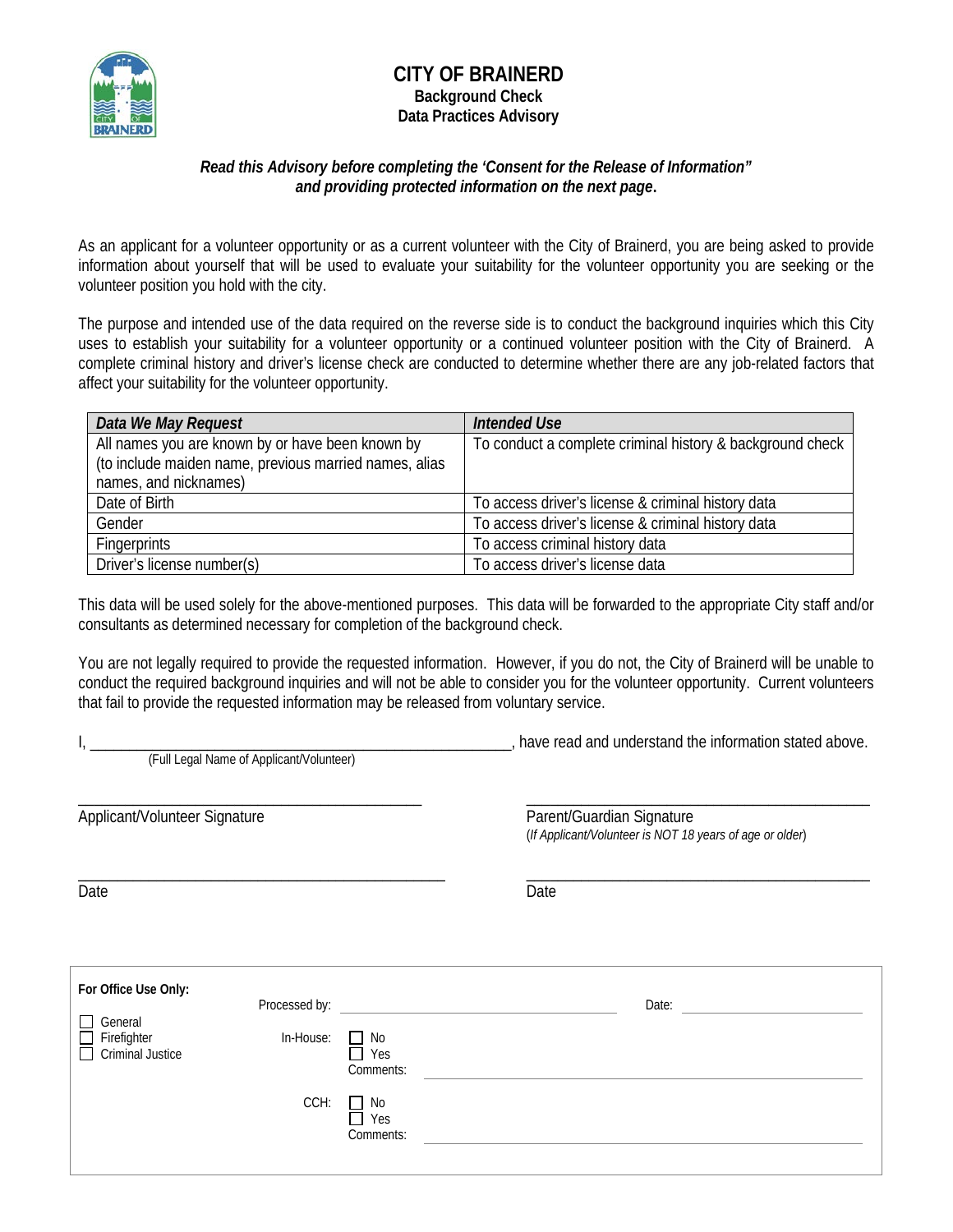

#### **CITY OF BRAINERD Consent for the Release of Information In Accordance with MSA 13.05, Subd. 4(d) and City of Brainerd City Code**

I, \_\_\_\_\_\_\_\_\_\_\_\_\_\_\_\_\_\_\_\_\_\_\_\_\_\_\_\_, authorize all requested agencies to release criminal history data relating to convictions for felonies, gross misdemeanors, and misdemeanors for which a jail sentence has been imposed, as well as driver's license and traffic record data to the Police Department and/or authorized personnel of the City of Brainerd. I understand that some of this data may be classified as private data under Minnesota Statutes and I hereby give my informed consent to the release of that private data by the authorized agency to the City of Brainerd.

This consent for the release of data is for the purpose of determining my suitability for a volunteer opportunity or continued volunteer position with the City of Brainerd. This information cannot be used for any other purposes.

This authorization may be revoked in writing by me at any time and in no event will it be valid for more than one year from the date below.

#### **Please complete the following information:**

|                             | First | Middle                                                                                                                      | Last                                |
|-----------------------------|-------|-----------------------------------------------------------------------------------------------------------------------------|-------------------------------------|
| Date of Birth:              |       | Gender:                                                                                                                     |                                     |
|                             |       | If applying for or employed in a firefighter position, have you resided in Minnesota for less than 5 years? Yes____ No___   |                                     |
|                             |       |                                                                                                                             | State of Issue: The State of Issue: |
| nicknames:_________________ |       | Please list all other names you are or have been known by, to include maiden name, previous married names, alias names, and |                                     |

I certify that all statements by me on this form are true and complete. I understand that any false statements or omissions on this form shall be sufficient cause for rejection of my application or dismissal if I am hired. Current volunteers that fail to provide the requested information may be released from voluntary service.

I hereby authorize the City of Brainerd to use this information to determine my suitability for a volunteer opportunity or continued volunteer position.

| Applicant/Volunteer Signature                                    |                       | Parent/Guardian Signature<br>(If Applicant/Volunteer is NOT 18 years of age or older) |                       |  |
|------------------------------------------------------------------|-----------------------|---------------------------------------------------------------------------------------|-----------------------|--|
| Date                                                             |                       | Date                                                                                  |                       |  |
| State of MN<br>County of Crow Wing                               |                       | State of MN<br>County of Crow Wing                                                    |                       |  |
| On<br>and the company of the com-                                |                       | On                                                                                    |                       |  |
| personally appeared before me to be the signer of this document. |                       | personally appeared before me to be the signer of this document.                      |                       |  |
| Signature of Notary Public                                       | My Commission Expires | Signature of Notary Public                                                            | My Commission Expires |  |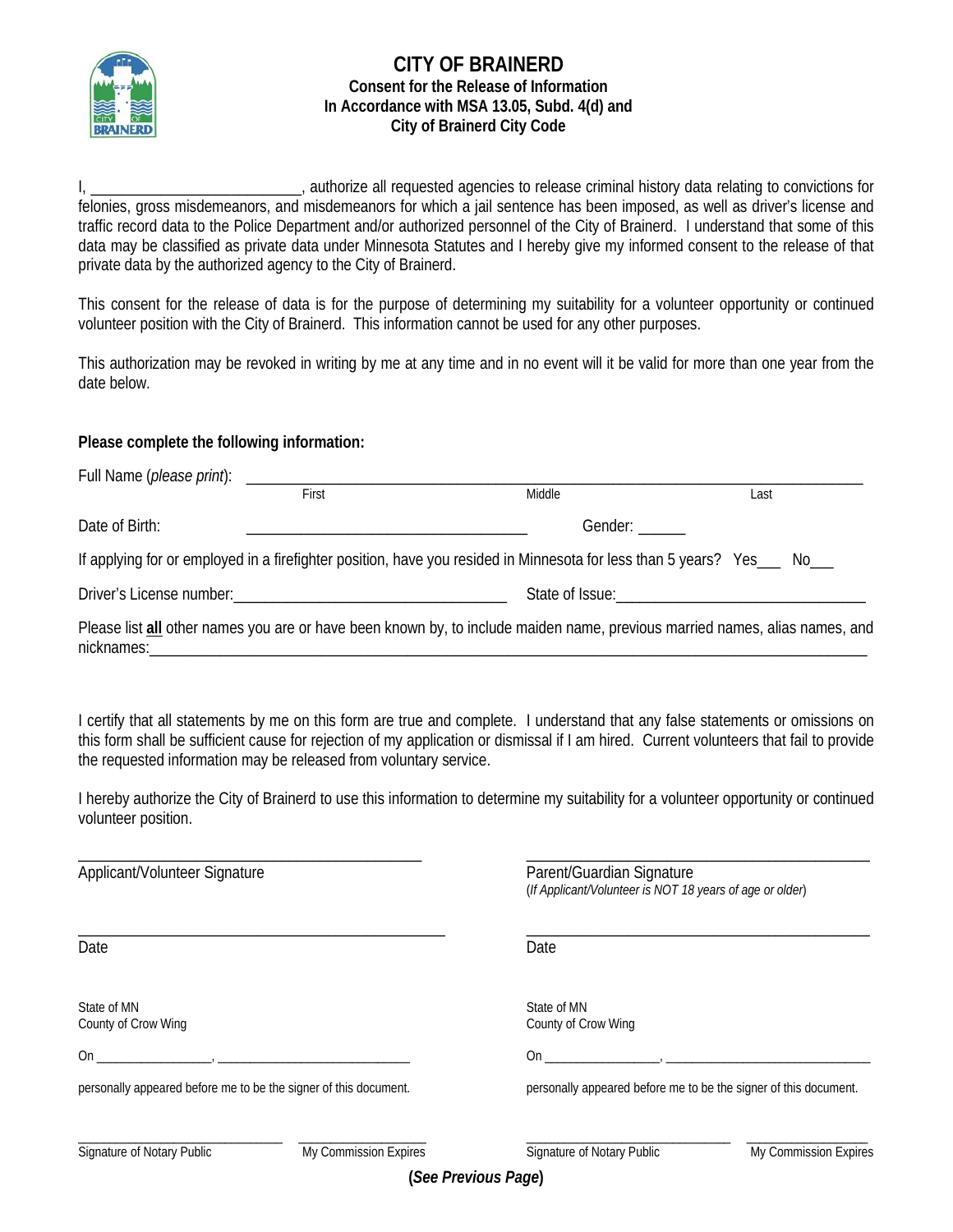## **CITY OF BRAINERD CONFLICT OF INTEREST POLICY**

#### ARTICLE I Purpose

The purpose of this policy is to establish a code of ethics related to conflicts of interest covering public elected and appointed officials associated with the City of Brainerd. This policy is intended to supplement but not replace any applicable laws governing conflict of interest.

The City Council hereby determines that Brainerd City government exists to serve the people of Brainerd, and in order to do so effectively, the residents of the City must have confidence and trust in the integrity of their government. The public evaluates its government by the way its elected and appointed officials conduct themselves in the posts to which they were elected or appointed. City officials hold positions of public trust under the scrutiny of public opinion and their actions must be above suspicion. The public deserves elected and appointed officials who maintain the highest ethical principles and avoid misconduct and conflicts of interest, apparent or real. The public has the right to expect that its public officials will conduct themselves in a manner that will preserve public confidence in and respect for the people they serve.

- This Conflict of Interest Policy provides an ethical guide and specific principles which reflect the ethical values of the City of Brainerd.
- This Conflict of Interest Policy is designed to promote high ethical standards and conduct, and to foster a healthy culture throughout City government. It is the benchmark for all who serve the City to assist them in fulfilling their responsibilities to the people of Brainerd.

#### ARTICLE II

#### **Definitions**

*Appointed Officials.* Appointed Officials are those individuals appointed to a Board, Commission or Committee of the City.

*Conflict of Interest.* A conflict of interest is present when, in the discharge of official duties, an elected or appointed official participates in a governmental decision, action or transaction in which he or she has a financial interest, except for those interests when the financial interest is no greater than that of another member of his or her business classification, profession or occupation.

- a. *Financial Interest.* A financial interest is any interest, including loans, which shall yield, directly or indirectly, a monetary or other material benefit to the elected or appointed official (other than monetary or material benefits authorized by the City). A financial interest of a local public official's employer (other than the City of Brainerd), his or her associated business, or his or her immediate family as more specifically defined below, and their employers of associated businesses shall also be considered a financial interest of the local official or volunteer.
- b. *Exception.* The following assets shall not be considered a financial interest for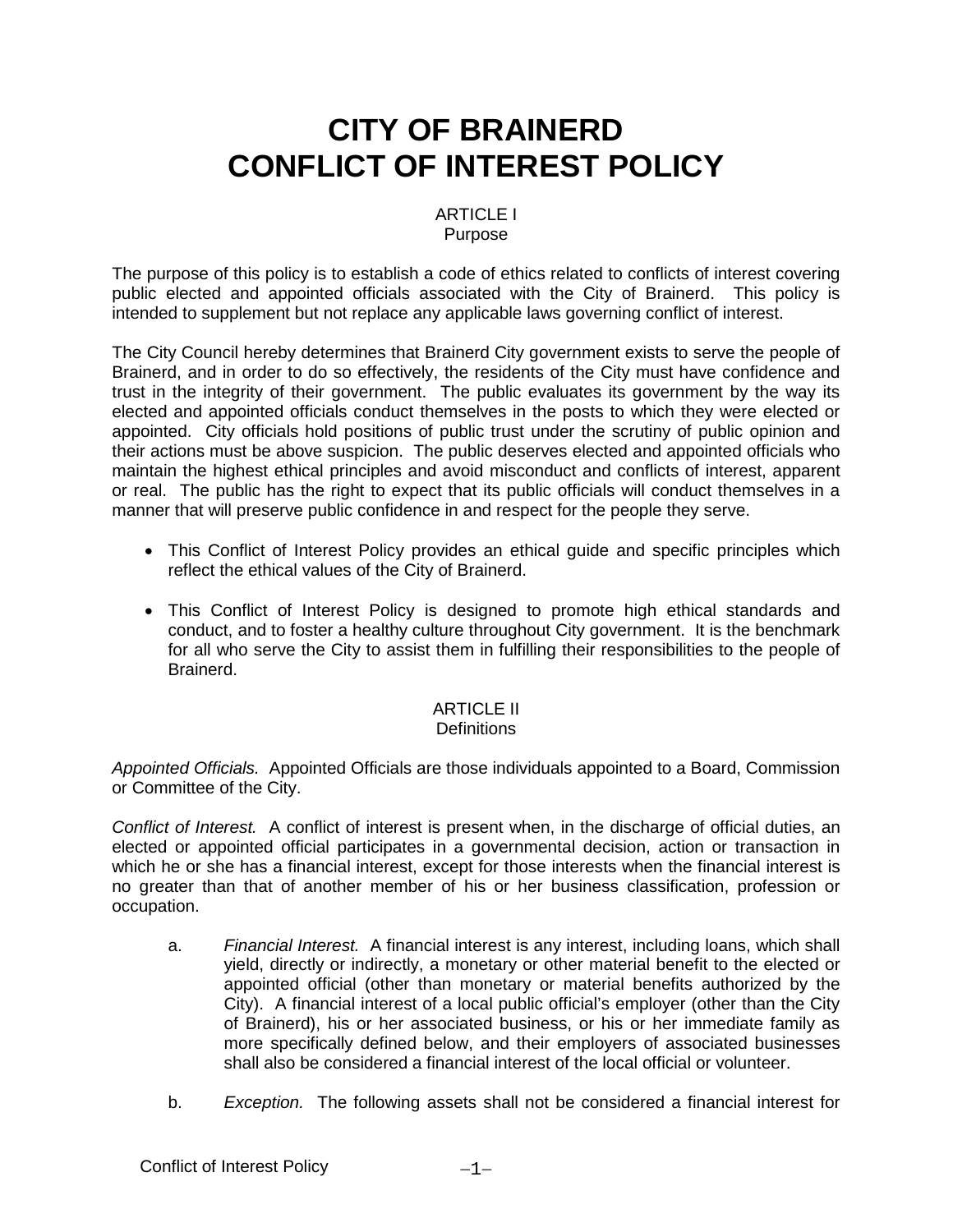purposes of this policy: (1) ownership of shares in a diversified mutual fund; (2) membership in a pension plan or employee benefit plan; (3) de minimis ownership of bonds or publicly traded securities; (4) ownership of a whole life insurance policy.

*Immediate Family.* Immediate family shall be defined as spouse, domestic partner, parents, children, siblings, father and/or mother in-law, son and/or daughter in-law, sister and/or brother in-law, step children, step siblings and half-brother and/or sister.

#### ARTICLE III

#### Persons Covered

The City Council of the City of Brainerd determines that it is in the best interests of the residents of the City to preserve the public confidence and integrity of government officials and to promote trust of the people in the objectivity of their public servants. Therefore, this Code of Ethics covers all officials elected and appointed to a position in the City of Brainerd.

#### ARTICLE IV

#### Expected Conduct

Public elected or appointed officials must put the public interest ahead of their own personal advancement and financial interests, disclose conflicts of interest, and refrain from participating in decisions where a financial interest exists. Public officials must avoid actions that might impair independence of judgment or give the appearance of impropriety or a conflict of interest. Public officials must not use their position to gain privileges or special treatment. Public officials of the City shall avoid any situation that might give rise to or even suggest the potential for a conflict of interest. Public elected or appointed officials shall abstain from participation in **discussions, deliberations and voting** on a City contract in which the public elected or appointed official's or any member of that official's immediate family has a direct, indirect or pecuniary interest. When a non-contract matter comes before the City in which a public elected or appointed official or anyone in the official's immediate family has a direct, indirect or pecuniary interest, the official shall abstain from participation in discussions, deliberations and voting on that matter.

#### ARTICLE V Conflict of Interest in Contracts (From the League of MN Cities)

Generally, public officers may not have a personal financial interest in a sale, lease or contract they are authorized to make in their official capacity. A "public officer" includes the Mayor and any Councilmember. In some circumstances, the designation may also include appointed officers and employees who are able to influence contracting decisions.

The attorney general has advised that the conflict of interest law applies to any Councilmember "who is *authorized* to take part in any manner" in the making of the contract. Simply abstaining from voting on the contract will not allow the contract to be made. The attorney general reasoned that if the Legislature had only wanted to prohibit a contract with an interested officer who votes on the contract, it would not have used the word "authorized."

A literal reading of the statute might suggest that it does not apply to City officers who are unable to make a contract on behalf of the City. However, the attorney general has given the statute a broad interpretation, which could mean the statute affects more officials than just those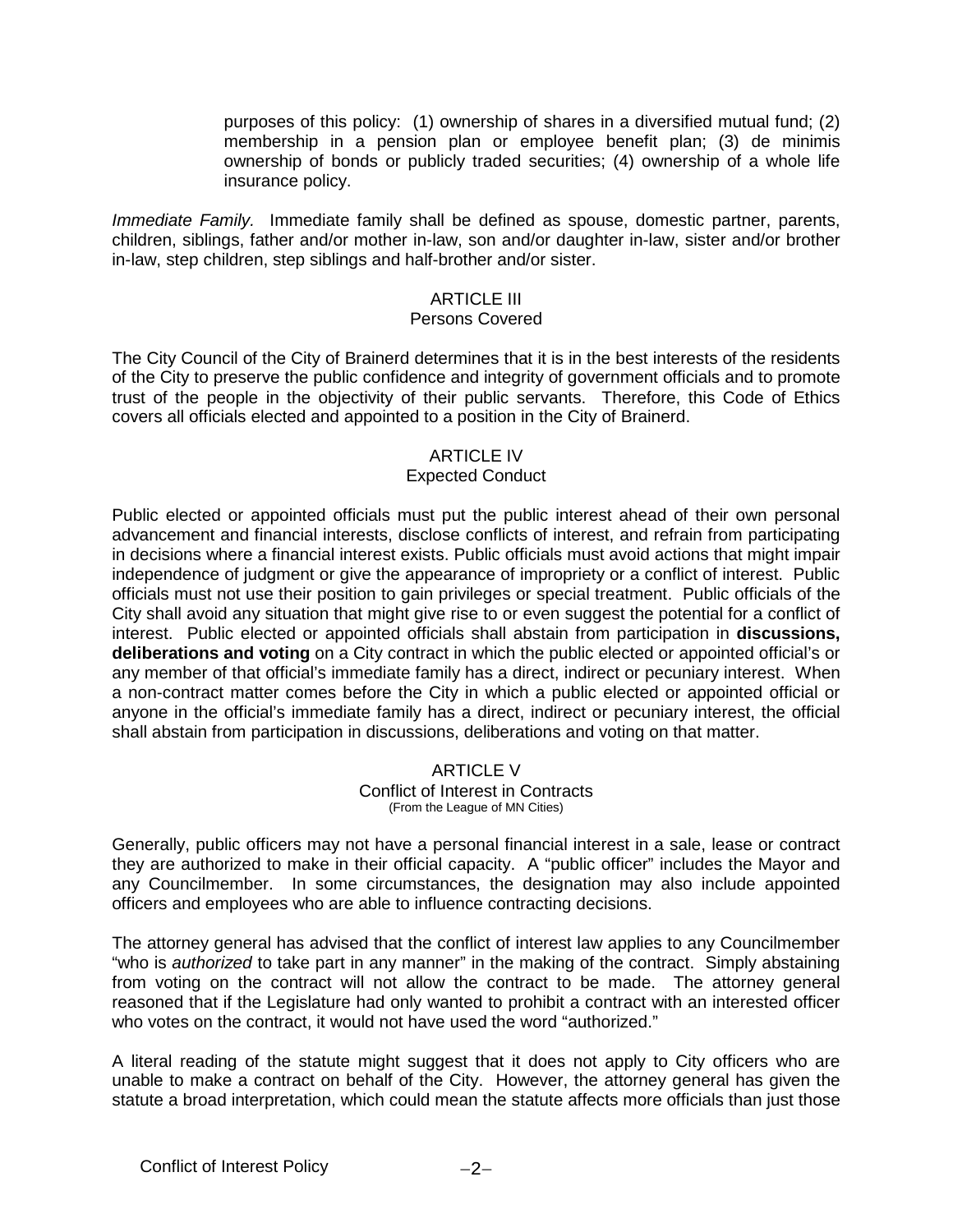who actually make the decision to enter into the contract. As a result, it may be wise to take a conservative approach regarding contracts with any City official.

The law would appear to prohibit a contract with a public official who has had the opportunity to influence the terms of the contract or the decision of the governing body.

#### ARTICLE VI Addressing Conflicts of Interest

To address conflicts of interest:

- a. An elected or appointed official shall not participate in making decisions or attempting to use his or her position to influence any City government decision, action, or transaction in which the public official knows or has reason to know that he or she has a conflict of interest. To participate means making a decision, taking action, entering into a transaction, providing advice supporting a recommendation, introducing, sponsoring, debating, voting on, approving, and/or investigating the decision, action or transaction. Participation includes the direct and active supervision of the participation of a subordinate in the matter. Participation is more than official responsibility, knowledge, dutiful involvement, or involvement on an administrative or peripheral basis.
- b. A local public official may participate in a City government decision, action, or transaction involving an organization or entity if the public official or immediate family member is an officer, director, board member, or trustee but does not have a financial interest in the governmental decision, action or transaction. However, the public official must disclose his or her affiliation with the organization or entity as though it was a conflict of interest.
- c. A local public official may participate in a City governmental decision involving a related person, other than his or her immediate family, if the public official does not have a financial interest in the governmental decision, action, or transaction. However, the public official must disclose his or her relationship with the related personnel as though it were a conflict of interest.

#### ARTICLE VII Disclosure of Conflicts of Interest

If an elected or appointed official in the discharge of his or her official duties recognizes that his or her participation could create a conflict of interest, the public official shall disclose the conflict of interest as follows:

a. The Mayor and members of the City Council shall disclose the conflict of interest to each other as soon as they become aware of the conflict. If such official becomes aware of a conflict during a meeting of the City Council, or any of its Committees, the official shall immediately disclose the conflict of interest orally. Because the Mayor or City Council members may not attend all City Council or Committee meetings, oral disclosure may consist of a written statement being read into the record by the Council President at the next regular meeting of the City Council.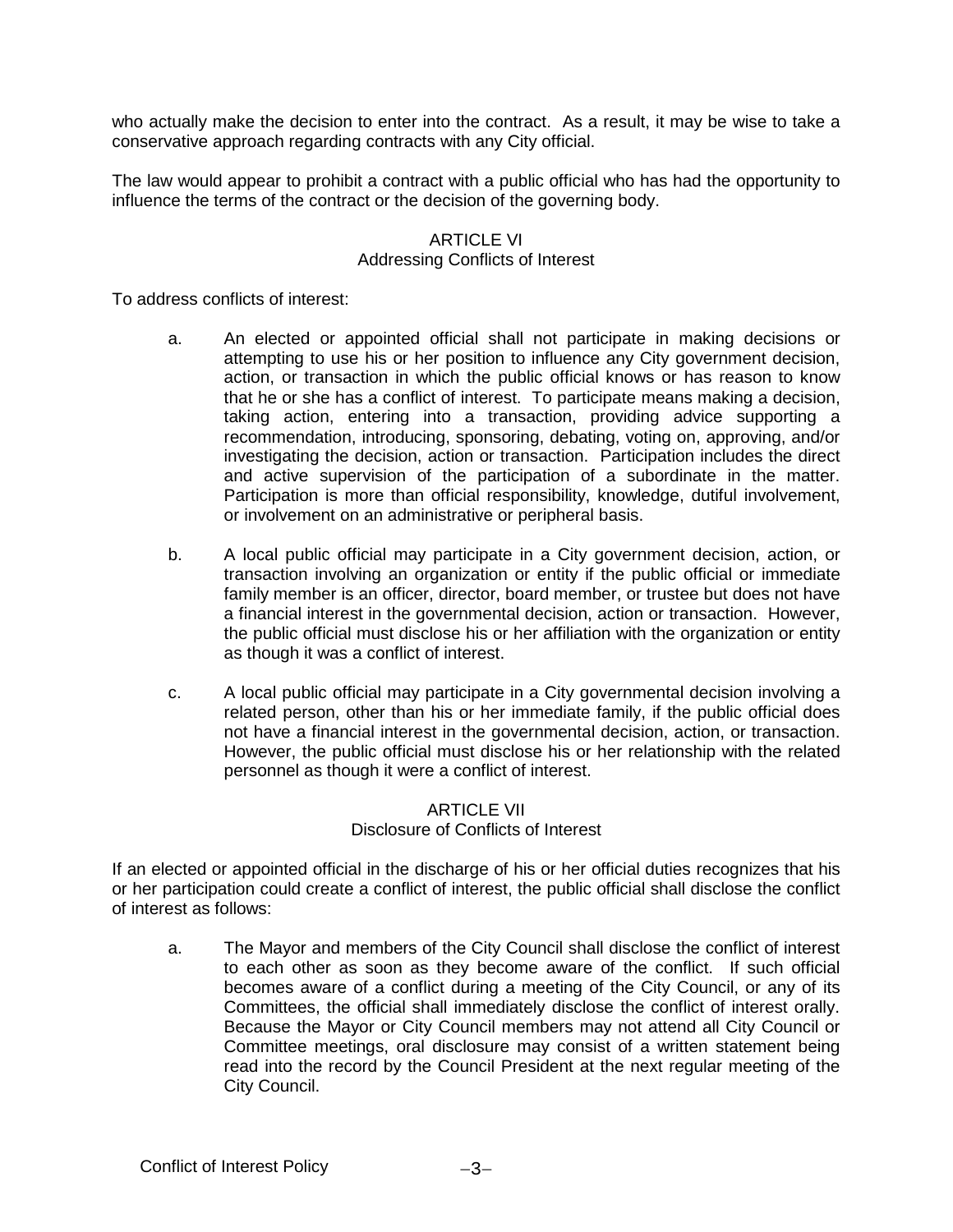- b. If the local official is a member of the City Council or the Mayor, the official shall not participate in any discussion or vote on any matter involving the conflict of interest. Although the Mayor or City Council member must abstain from voting on the matter, he or she shall be counted present for purposes of a quorum.
- c. An appointed official shall disclose a conflict of interest orally to the Committee Chairperson. The oral disclosure of a conflict of interest shall include describing the matter requiring action or decision and the nature of the appointed official's conflict of interest. In all situations an appointed official shall remove him or herself from participating in any discussion, action or decision in question in which he or she has a conflict of interest.
- d. All oral disclosures of conflicts of interest shall be documented in the minutes, if any, of the respective City Council or Committee meetings.